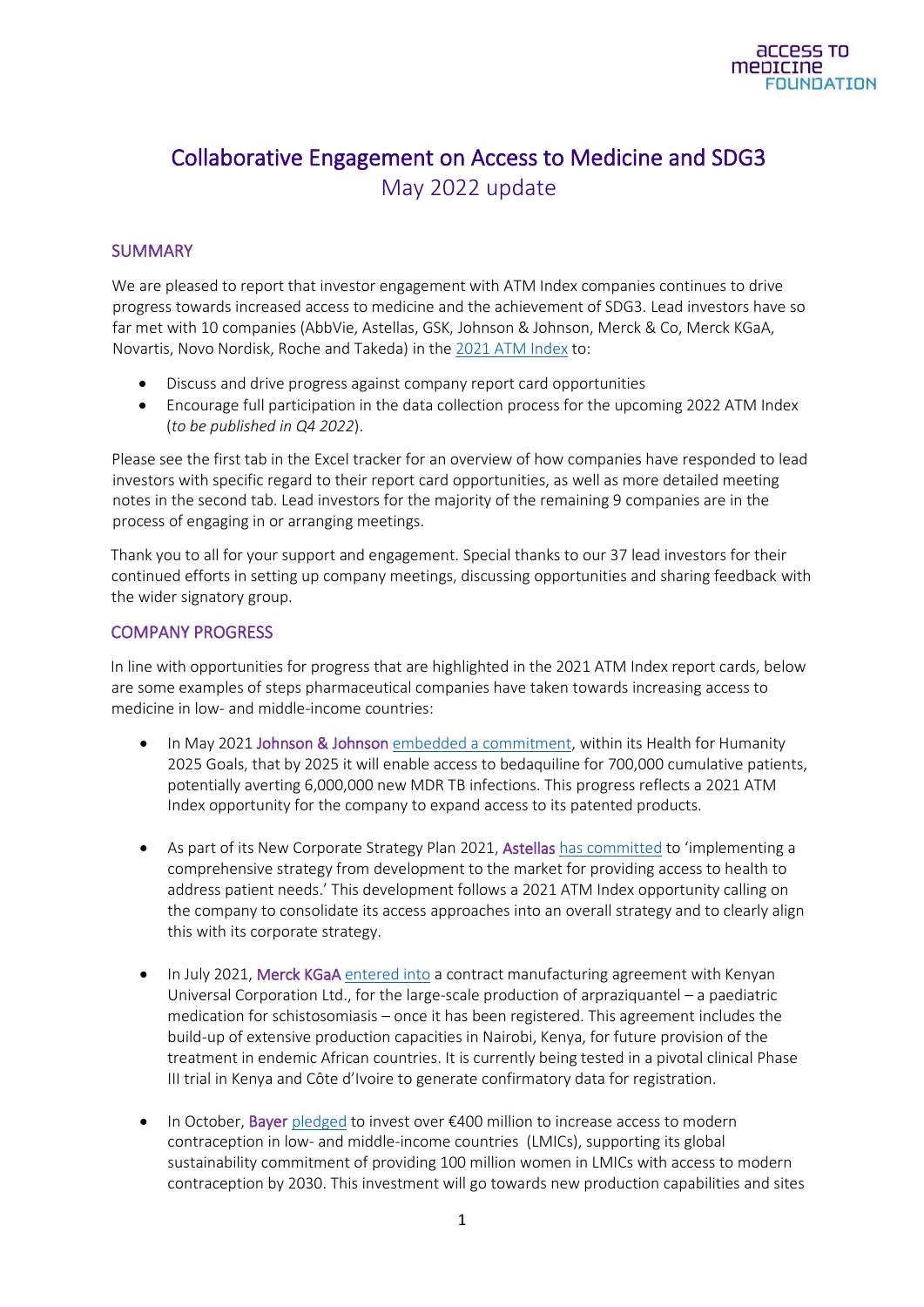in Costa Rica and securing long-term supply to meet increased global demand for long-acting reversible contraceptives. Through this pledge, Bayer makes noteworthy progress on its opportunity published in the 2021 ATM Index, which called the company to apply equitable pricing strategies for contraceptives that are not procured through UNFPA.

• In February 2022, Roche [announced](https://assets.cwp.roche.com/f/126832/x/32d69fd141/ar21e.pdf) new commitment to double the number of patients receiving their innovative therapies in low- and lower-middle income countries by the end of 2026. The company highlighted this commitment in a recent meeting with lead investors.

#### COVID-19

As coronaviruses fall within the scope of the ATM Index, this initiative has also formed an important part of global efforts to ensure equitable access to COVID-19 medicines, vaccines and diagnostics Below is a snapshot of recent progress by companies, investors and governments:

- In August 2021, Pfizer and BioNTech [announced](https://www.pfizer.com/news/press-release/press-release-detail/pfizer-and-biontech-announce-collaboration-brazils) a collaboration with Brazil's Eurofarma to manufacture mRNA COVID-19 vaccines for distribution within Latin America. They will manufacture more than 100 million doses annually through the agreement.
- In October 2021, Merck & Co (MSD) and the Medicines Patent Pool (MPP) [signed a](https://www.merck.com/news/the-medicines-patent-pool-mpp-and-merck-enter-into-license-agreement-for-molnupiravir-an-investigational-oral-antiviral-covid-19-medicine-to-increase-broad-access-in-low-and-middle-income-countri/) voluntary licensing agreement for Molnupiravir, an Investigational Oral Antiviral COVID-19 Medicine, to facilitate global access to the medicine in 105 LMICs. This was the first MPP agreement to provide access for a COVID-19 medical technology.
- In October 2021 G20 leaders established a G20 Joint Finance-Health Task Force specific to ensure adequate financing of pandemic preparedness and response (PPR). The taskforce published an *update* in April 2022, calling on donor countries to commit to a multiannual programme of funding, for at least an initial 5-year period.
- In November 2021, Pfizer and the Medicines Patent Pool (MPP) [signed a](https://www.pfizer.com/news/press-release/press-release-detail/pfizer-and-medicines-patent-pool-mpp-sign-licensing) voluntary licensing agreement for Pfizer's COVID-19 oral antiviral treatment candidate PF-07321332, to expand access to the treatment in LMICs.
- In January 2022, [a letter](https://accesstomedicinefoundation.sharepoint.com/sites/investors/Gedeelde%20documenten/Collaborative%20engagement%20on%20SDG3/Quarterly%20updates/Q1%202022%20update/•%09https:/www.reuters.com/business/healthcare-pharmaceuticals/investors-tie-pharma-ceo-pay-fair-global-covid-19-vaccine-access-2022-01-06/) led by Achmea and supported by 65 investors was sent to 4 major COVID vaccine manufacturers calling on the companies to link executive pay to the World Health Organization vaccine roadmap.
	- o Achmea plan to organise a roundtable in the coming months to explore next steps. To find out more, please contact Frank Wagemans [\(Frank.Wagemans@achmea.nl\)](mailto:Frank.Wagemans@achmea.nl).
- In March 2022, ICCR confirmed 12 proposals seeking information on pharma companies access-to-medicine strategies – including COVID-19 vaccines and therapeutics – have gone to a vote at 2022 AGMs. Resolutions were also filed by Oxfam USA at Pfizer and Moderna, calling on both companies to undertake a tech transfer feasibility study. As well as a resolution at JNJ, seeking transparency on how the company determines pricing for its COVID vaccines in light of public funding received.
	- o The resolutions received a significant amount of support but not enough to pass. See recen[t BBC article](https://www.bbc.com/news/business-61262065) for more.